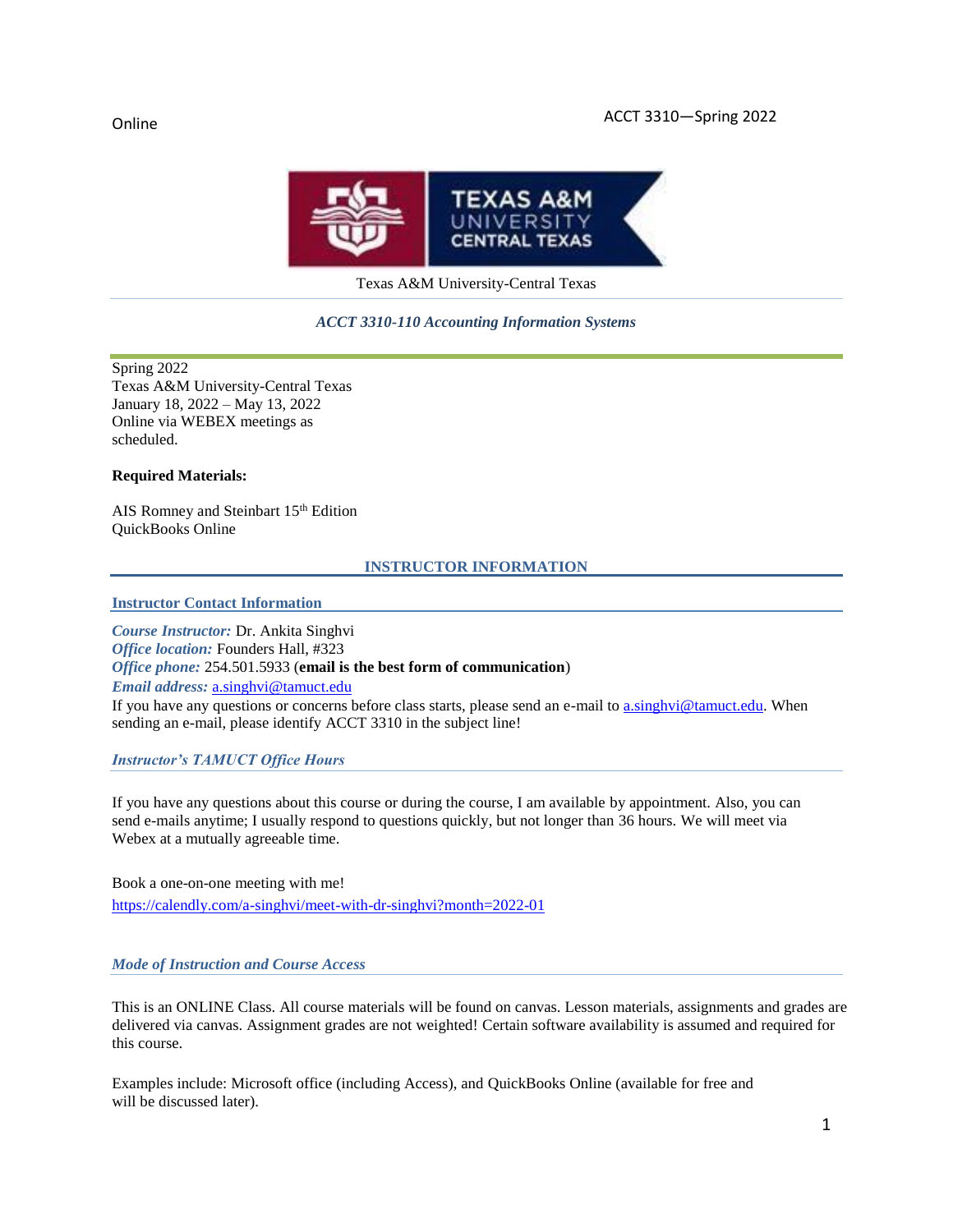### *Student–Instructor Interaction*

Email is my preferred method of communication, and I typically respond within a few hours, but not more than 24 hours. If you do not receive a response within 24 hours, please contact me again

#### **Emergency Warning System for Texas A&M University-Central Texas**

**SAFEZONE.** SafeZone provides a public safety application that gives you the ability to call for help with the push of a button. It also provides Texas A&M University-Central Texas the ability to communicate emergency information quickly via push notifications, email, and text messages. All students automatically receive email and text messages via their myCT accounts.

Downloading SafeZone allows access to push notifications and enables you to connect directly for help through the app.

You can download SafeZone from the app store and use your myCT credentials to log in. If you would like more information, you can visit the **[SafeZone](http://www.safezoneapp.com/)** website [www.safezoneapp.com].

To register SafeZone on your phone, please follow these 3 easy steps*:*

- 1. Download the SafeZone App from your phone store using the link below:
	- o [iPhone/iPad:](https://apps.apple.com/app/safezone/id533054756) [https://apps.apple.com/app/safezone/id533054756]
	- o [Android Phone / Tablet](https://play.google.com/store/apps/details?id=com.criticalarc.safezoneapp) [https://play.google.com/store/apps/details?id=com.criticalarc.safezoneapp]
- 2. Launch the app and enter your myCT email address (e.g. {name}@tamuct.edu)
- 3. Complete your profile and accept the terms of service

### **COURSE INFORMATION**

#### Learn an analytical approach to the application of finance and accounting principles relevant to the analysis of **financial statements.**

| <b>Course Goals and Objectives</b>                                                               |                                                                                                                                                                                                                 |                    |  |  |
|--------------------------------------------------------------------------------------------------|-----------------------------------------------------------------------------------------------------------------------------------------------------------------------------------------------------------------|--------------------|--|--|
| <b>Course Goals</b>                                                                              | <b>Objectives</b>                                                                                                                                                                                               | <b>Assessments</b> |  |  |
| Know the various transaction cycles that an<br>accounting information system may comprise<br>of. | 1. Demonstrate the ability to recognize the<br>steps in a transaction cycle.<br>2. Describe the processes, important<br>documents involved in each process and<br>the actors in each cycle.                     | homework, exams    |  |  |
| Understand system documentation.                                                                 | 1. Identify and use the symbols to depict<br>business processes in an accounting<br>system.<br>2. Document an accounting system using<br>narrative descriptions, data flow diagrams<br>and flowcharts.          | Homework, exams    |  |  |
| Understand the threats related to various<br>transaction cycles                                  | 1. Analyze the threats to each process in<br>the transaction cycle<br>2. Communicate why the threat is relevant<br>and how it impacts business process.<br>3. Communicate the need to use internal<br>controls. | homework, exams    |  |  |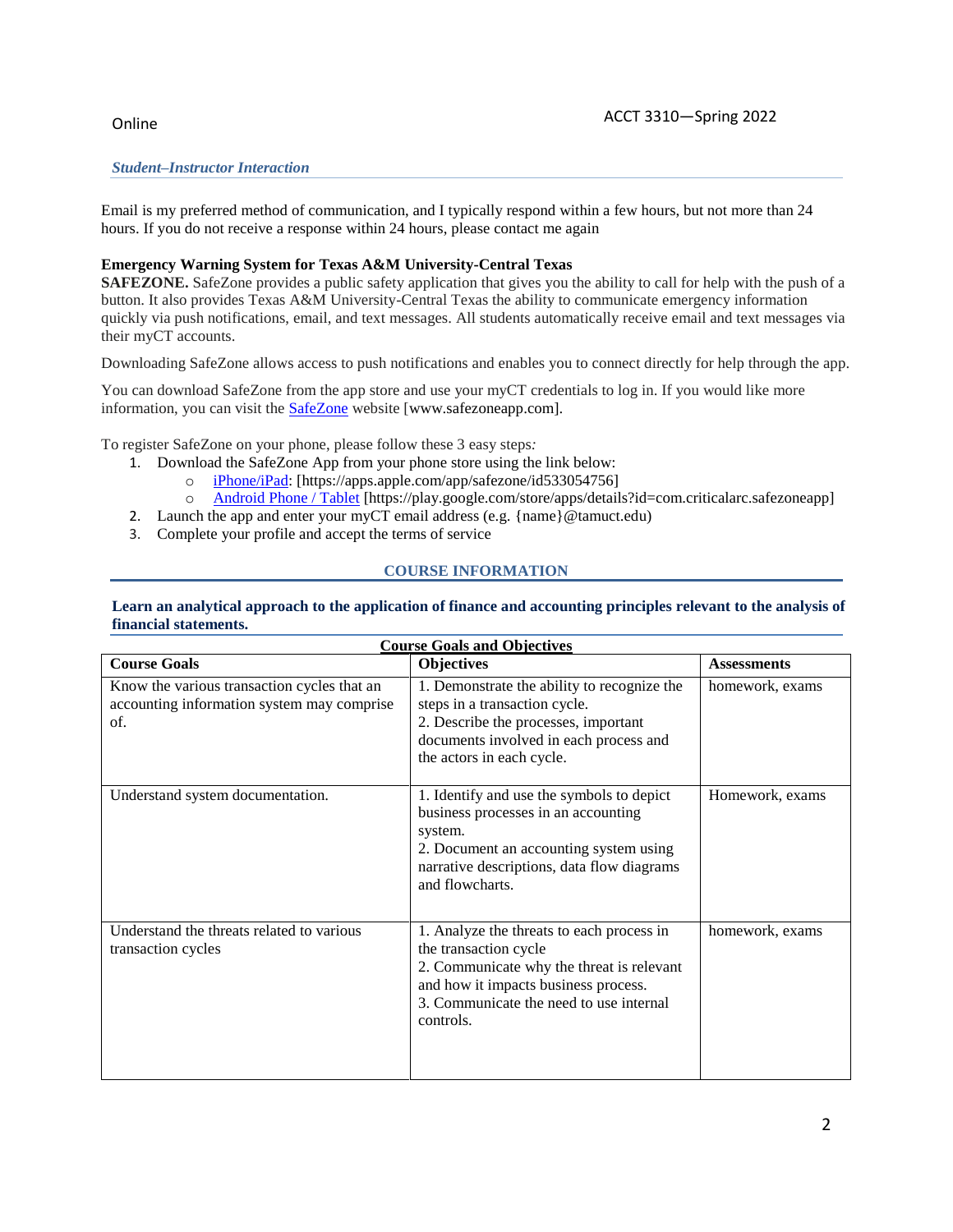| Online                                                                                                             | ACCT 3310-Spring 2022                                                                                                                                                                                                                                                                          |                                         |
|--------------------------------------------------------------------------------------------------------------------|------------------------------------------------------------------------------------------------------------------------------------------------------------------------------------------------------------------------------------------------------------------------------------------------|-----------------------------------------|
| Understand the controls that need to be<br>implemented to mitigate the threat to<br>accounting transaction cycles. | 1. Analyze the controls that need to be<br>implemented for each step in the<br>transaction cycle.<br>2. Communicate exactly what the control<br>does and how it mitigates the threat.<br>3. Describe the checks that can be<br>implemented to prevent fraud or error in<br>accounting systems. | homework, exams                         |
| Understand the concepts of relational<br>databases and learn introductory QuickBooks<br>Online                     | 1. Articulate the need for databases.<br>2. Define and explain the concept<br>transaction cycles.<br>3. Demonstrate knowledge of creating<br>invoices, memos, reports                                                                                                                          | Homework, class<br>discussion, practice |
| Understand the concepts of integrated<br>software                                                                  | 1. Analyze transactions in QuickBooks.<br>2. Introductory knowledge of QuickBooks                                                                                                                                                                                                              | Web Learning,<br>Assignment             |

Furthermore, successful accounting professionals possess strong analytical and communications skills, and are expected to work effectively with other professionals from diverse backgrounds. The course assignments are intended to help you develop and enhance these skills. Effective synthesis of information and communication is covered by the term paper and presentations in class.

### **COURSE REQUIREMENTS**

### **Course Requirements**

A syllabus serves as an instructional and study planning document for both faculty and students. Although every effort will be taken to complete the semester according to the syllabus, it may become necessary to make certain changes to facilitate the academic environment better. In such an event, changes will be announced within one week of the change decision in the Canvas classroom. Changes may be made within the last two weeks of the semester only in exceptional circumstances. Conflicts between Canvas and the syllabus will be resolved according to syllabus requirements. Following is a description of the major course assignments as well as other components that make up the total grade for this course.

### **Class Participation**

Students are expected to participate in class discussions and if possible be there for class recordings. Participation/Professionalism points are earned via active, meaningful, and consistent contributions to class discussions. Your grade will be assigned based on my evaluation of how consistently and effectively you contribute to the learning environment. These points are generally earned with every activity.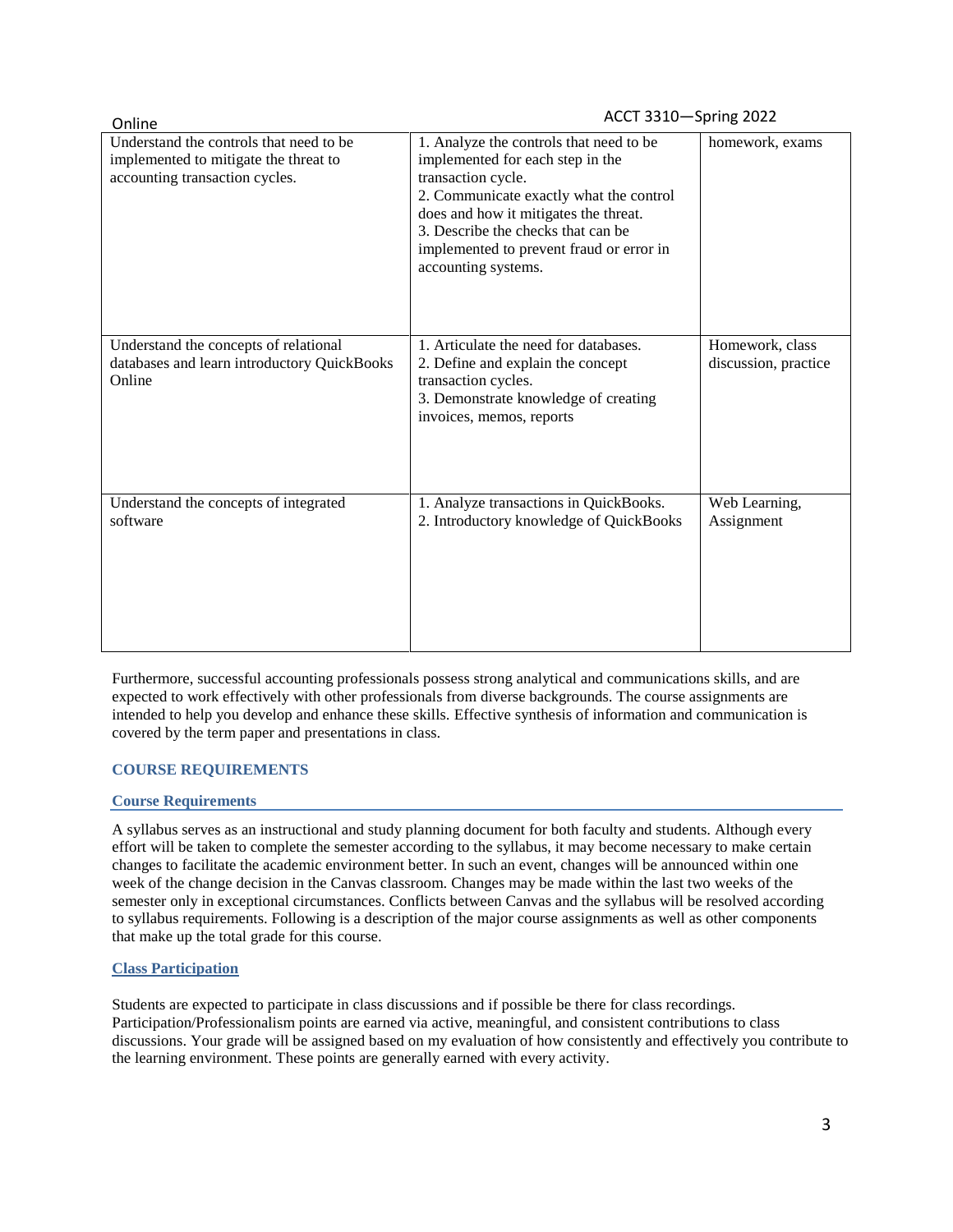To Do:

- 1) I would like to do a monthly "HOW'S IT GOING" meeting with each student. You can set it up ahead of time for the semester or each month. This is YOUR responsibility, NOT MINE! These will count towards class participation grade!
- 2) Watch videos and complete readings on time. If you lag once, you will lag throughout the semester. Please try to catch up sooner rather than later.
- 3) Make sure to reach out to me should you have any questions or concerns about the course, your assignment grade or anything else. If you don't tell me, I don't know!

These class participation points are awarded solely at the discretion of the instructor.

#### **Research Paper and Presentations**

Each student will investigate a research question developed from topics covered in class and write a thorough paper on it. The paper must be your own work and it should demonstrate that you have read about and understood your topic. Note that these are broad topics so you will have to narrow the scope of your topic and write a manageable paper on a pertinent aspect of the topic. Do not try to write about everything related to the topic. Focus on a relatively Narrow aspect only. It is not an essay, there must be a research question, literature review and conclusion section. All topics must seek approval from the instructor. After March  $17<sup>th</sup>$ , the topic cannot be changed.

Paper must be APA style and about 8 pages long. Times New Roman, 12 pt font, double-spaced. Grades for the paper will be assigned based on writing quality, organization and flow, technical accuracy, documentation style and accuracy of references, and demonstration of an understanding of the issues related to your topic Detailed Grading Rubric will be posted on Canvas.

Towards the end of the semester, each student will present their research & findings to the class in a concise, engaging and thoughtful presentation of about 15 minutes. Effective communication is a key component of a well-rounded accounting professional and this skill is only developed with practice and constructive feedback. Details of this will be discussed in class videos and more guidelines will be posted.

Here are some resources that might be helpful to develop your research. We will discuss this more in detail.

#### **Resources** American Psychological Association (APA) <http://www.apastyle.org/>

Purdue Online Writing Lab <http://owl.english.purdue.edu/owl/resource/560/01/>

KPMG Institutes <http://www.kpmginstitutes.com/>

Ernst &Young Insights <http://www.ey.com/GL/en/Issues>

Accounting Today <http://www.accountingtoday.com/>

The CPA Journal <http://www.cpajournal.com/>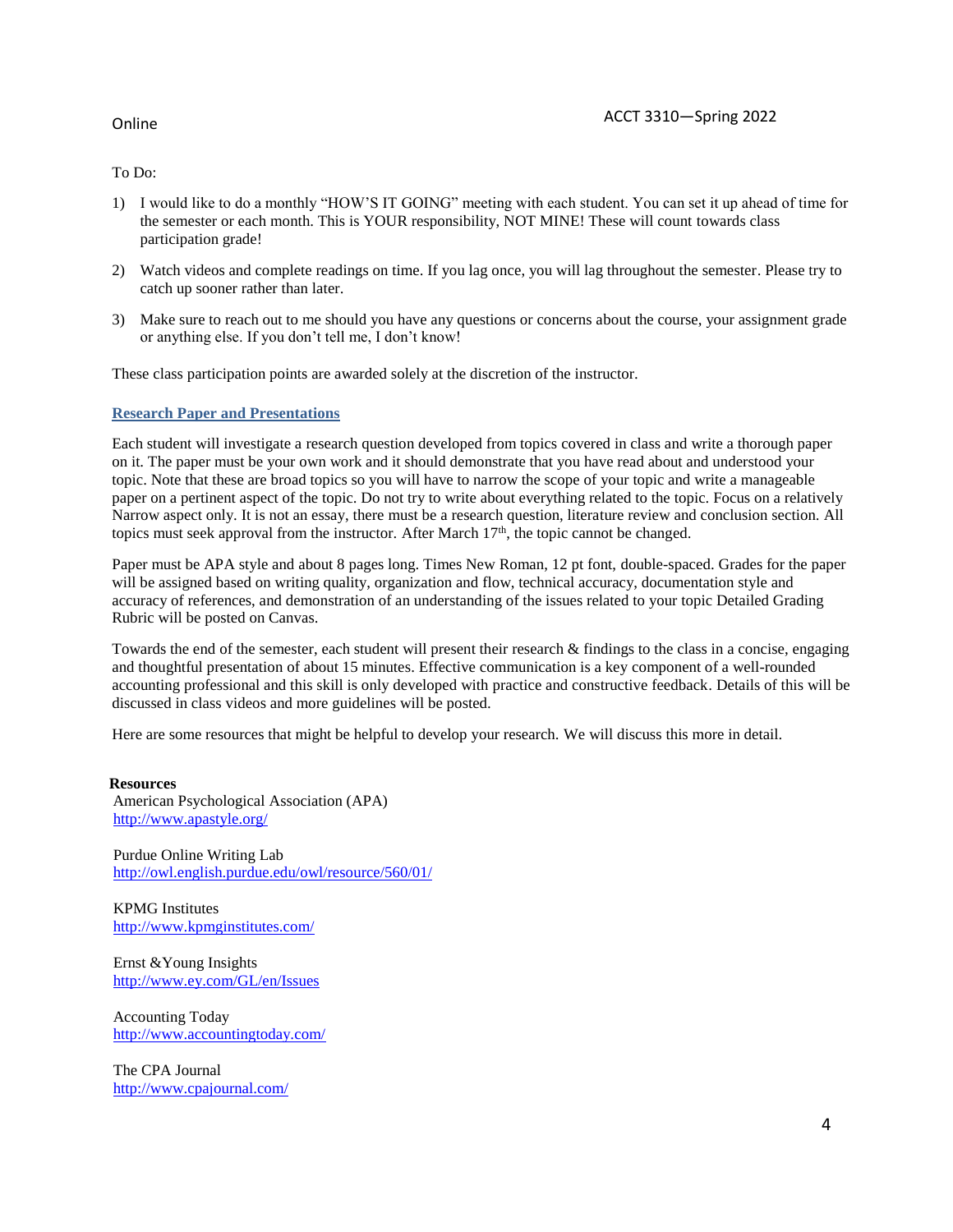Online ACCT 3310—Spring 2022 Journal of Accountancy <http://www.journalofaccountancy.com/>

FASB <http://www.fasb.org/home>

IASB <http://www.ifrs.org/Home.htm>

PCAOB <http://pcaobus.org/Pages/default.aspx>

**SEC** <http://www.sec.gov/>

AICPA <http://www.aicpa.org/Pages/Default.aspx>

Plagiarism – If the simcheck shows 30% or above on the final paper, then you will be reported to the Division of Student Affairs for plagiarism. You cannot copy your work from prior semesters or resubmit any paper in multiple courses.

#### **About Discussions and QuickBooks Projects**

Students are expected to be prepared each week by completing the assigned readings before due dates as posted in the course schedule or on canvas. We will learn QuickBooks Online and related transaction cycles. Demo videos are to be watched and practiced by you. Related mini projects will be assigned and more details on that will be outlined.

### **Exams**

The exam dates are listed on the syllabus. There is no provision for makeup exams unless in an unforeseen circumstance or an emergency. If you are going to miss an exam, it needs to be communicated to me well in advance (2 weeks at least), **not after the exam has passed**.

In case of a missed exam and no alternatives, I will take average of all other exams (no more than 1 exam can be missed) and assign that grade to the missing exam.

ALL exams will be proctored via PROCTORIO which is a monitoring system for proctoring the exams and maintaining the integrity of testing. If you have an issue with PROCTORIO, please notify me by February 1st, 2022. We will then devise a plan for testing at the testing center. If I am not informed by then, I will assume you are okay with this tool. Please read more about PROCTORIO at<https://proctorio.com/>

It is YOUR responsibility to make sure your device is compatible and works on the day of the exam. It's best to test it, configure everything several weeks before our first exam.

#### **Online LinkedIn Learning**

Specifically, this refers to the successful completion of the assigned LinkedIn Learning courses, as well as the integrated assignments. LinkedIn Learning currently offers a one month trial that may mitigate the cost. The cost of LinkedIn Learning is \$29.99/month and your access needs will likely be for 3 months. The estimated cost for this is \$60. Please note that these numbers are estimates and controlled by LinkedIn and are subject to change at their discretion. Linked in courses will be specified on canvas.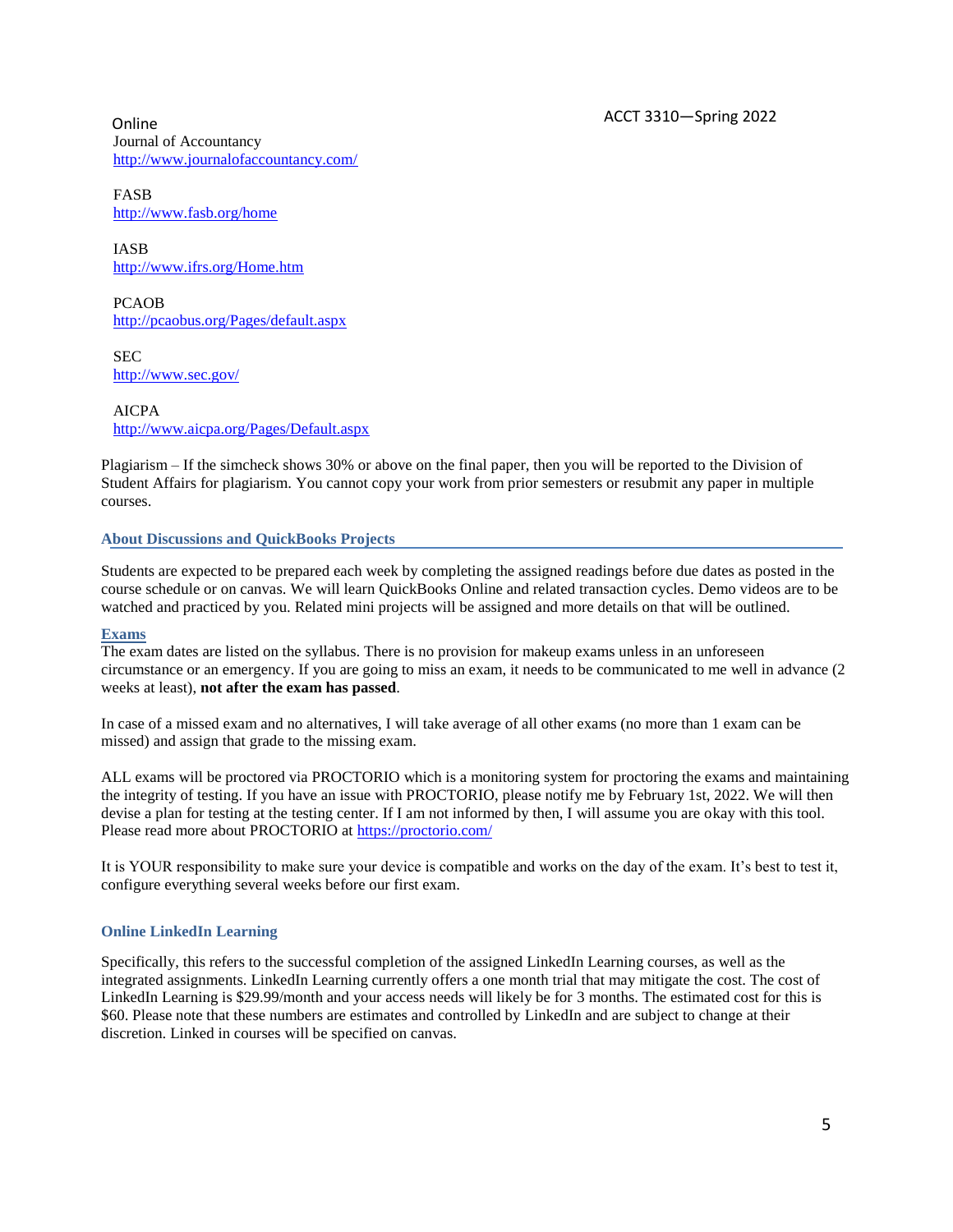# **QuickBooks Online**

#### **Instructor Policies:**

I care about my students and their learning. If you don't agree with a particular grade, please bring it to my attention via email within 3 days of receiving that grade. I will attempt to resolve it with you within a week of assigning it. No grade revisions are made once the week

#### **Course Grading Criteria:**

Graded requirements support course objectives and include a combination of discussions, assignments, research paper, and exams.

| <b>Class Participation/Discussions</b> | 100 |
|----------------------------------------|-----|
| QuickBooks Projects                    | 100 |
| Ethics Assignment                      | 50  |
| Research Paper                         | 100 |
| <b>Research Presentation</b>           | 100 |
| Exams                                  | 200 |
|                                        |     |

#### *Grade Composition*

90% and above=A 80% and above=B 70% and above=C 60% and above=D  $Below 60=F$ 

### **Extra Credit**

We are pleased to partner with United Way for the VITA Tax Preparation program. If you choose to participate in it and earn volunteer hours (They also report these to us!) I will award you a 50 points credit in the course. You cannot earn double credit in multiple courses , so please talk to me if you choose this option.

If you choose to not do the VITA credit, you may write a 7-9 page research paper on any of the topics discussed in class. The paper should be APA style and should be a literature review style.

### *Posting of Grades*

Most student grades will be posted in the Canvas Grade book within 10 days of submission and/or close of discussions. However, most grades will be returned within 3-5 days. Students should monitor their grades through this tool and report any issues immediately. Remember – Canvas grades are NOT final as they are not weighted scores.

### *Submitting Course Requirements*

Please submit all course requirements (activities, assignments, and exams) through the Canvas classroom. If you are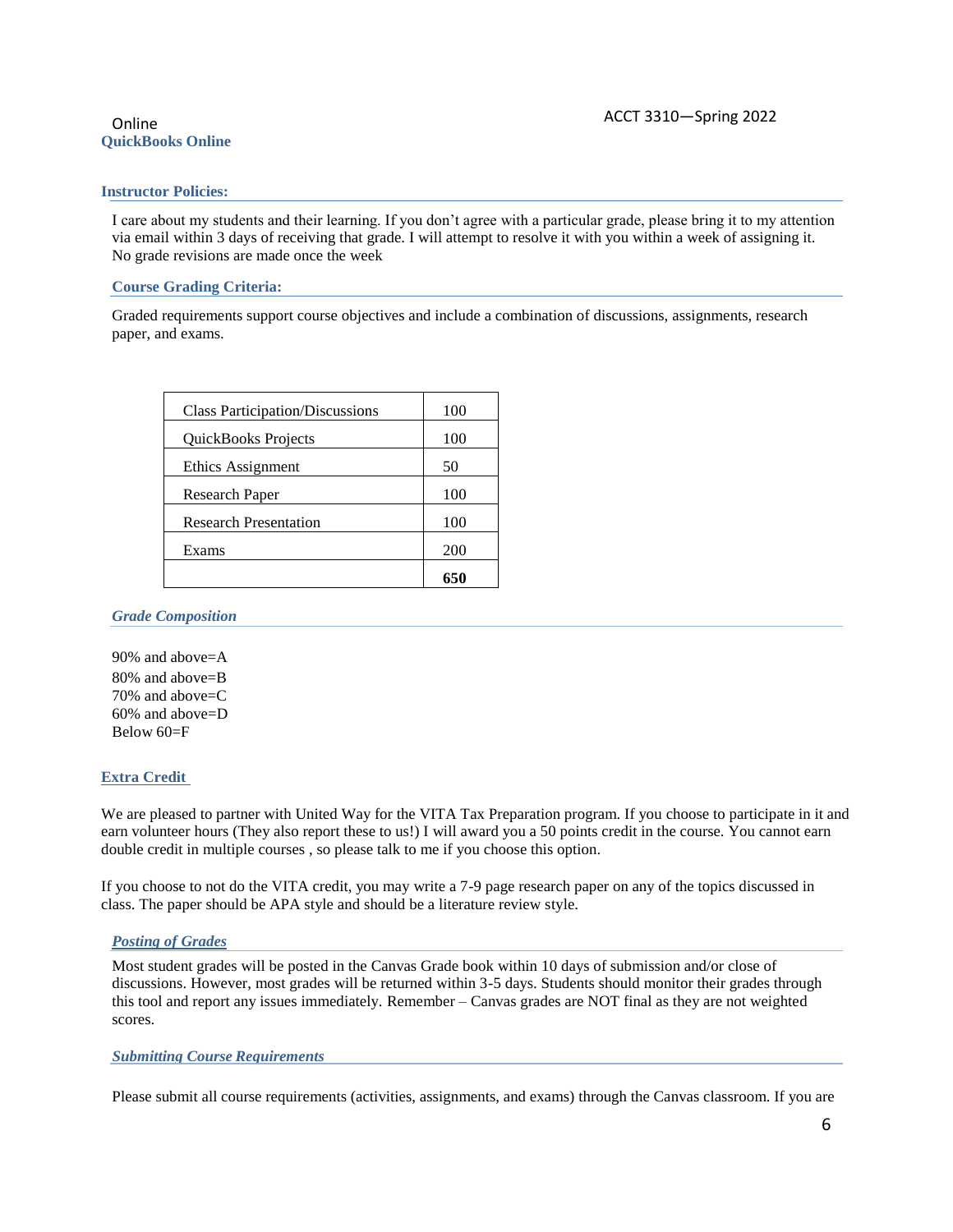# Online **ACCT** 3310 - Spring 2022

unable to post to the Canvas classroom due to an unexpected difficulty, please send me an e-mail explaining the difficulty. Be sure to place ACCT 3310 in the subject line! Then, post or complete the course requirement in the Canvas classroom as soon as you can, so that you may receive feedback and a grade for the course requirement.

#### **COURSE OUTLINE AND CALENDAR**

#### **Complete Course Outline**

| Tuesday, January 18, 2022   | Introduction to Course, Welcome! Complete Discussion Board<br>Activities                        |
|-----------------------------|-------------------------------------------------------------------------------------------------|
| Thursday, January 20, 2022  | Chapter 1 Accounting Information Systems: An Overview                                           |
| Thursday, January 27, 2022  | Chapter 2 Overview of Transaction Processing and Enterprise Resource<br><b>Planning Systems</b> |
| Tuesday, February 8, 2022   | Chapter 14 The Revenue Cycle: Sales to Cash Collections                                         |
| Thursday, February 17, 2022 | Chapter 15 The Expenditure Cycle: Purchasing to Cash Disbursements                              |
| Tuesday, March 1, 2022      | Exam - 1                                                                                        |
| Thursday, March 3, 2022     | Chapter 8 Fraud and Errors                                                                      |
| Thursday, March 10, 2022    | Submit Ethics Assignment                                                                        |
| Tuesday, March 15, 2022     | Spring Break!                                                                                   |
| Thursday, March 17, 2022    | <b>Spring Break!</b>                                                                            |
| Tuesday, March 22, 2022     | QuickBooks Watch tutorials                                                                      |
| Thursday, March 24, 2022    | Chapter 4                                                                                       |
| Thursday, March 31, 2022    | QB Project - 1 Due                                                                              |
| Tuesday, April 5, 2022      | Chapter 3                                                                                       |
| Tuesday, April 12, 2022     | Chapter 10 Controls for Information Security                                                    |
| Thursday, April 21, 2022    | Exam 2                                                                                          |
| Tuesday, April 26, 2022     | Research Paper Due                                                                              |
| Thursday, April 28, 2022    | QuickBooks Day!                                                                                 |
| Tuesday, May 3, 2022        | QuickBooks Day!                                                                                 |
| Thursday, May 5, 2022       | Student Presentations/ QB Project - 2 Due                                                       |
| Tuesday, May 10, 2022       | <b>Student Presentations</b>                                                                    |

#### **COURSE OUTLINE AND CALENDAR Important University Dates**

Please refer to the link for important dates.

[http://catalog.tamuct.edu/undergraduate\\_catalog/general-](http://catalog.tamuct.edu/undergraduate_catalog/general-information/academic20calendars20and20final20exam20schedule/)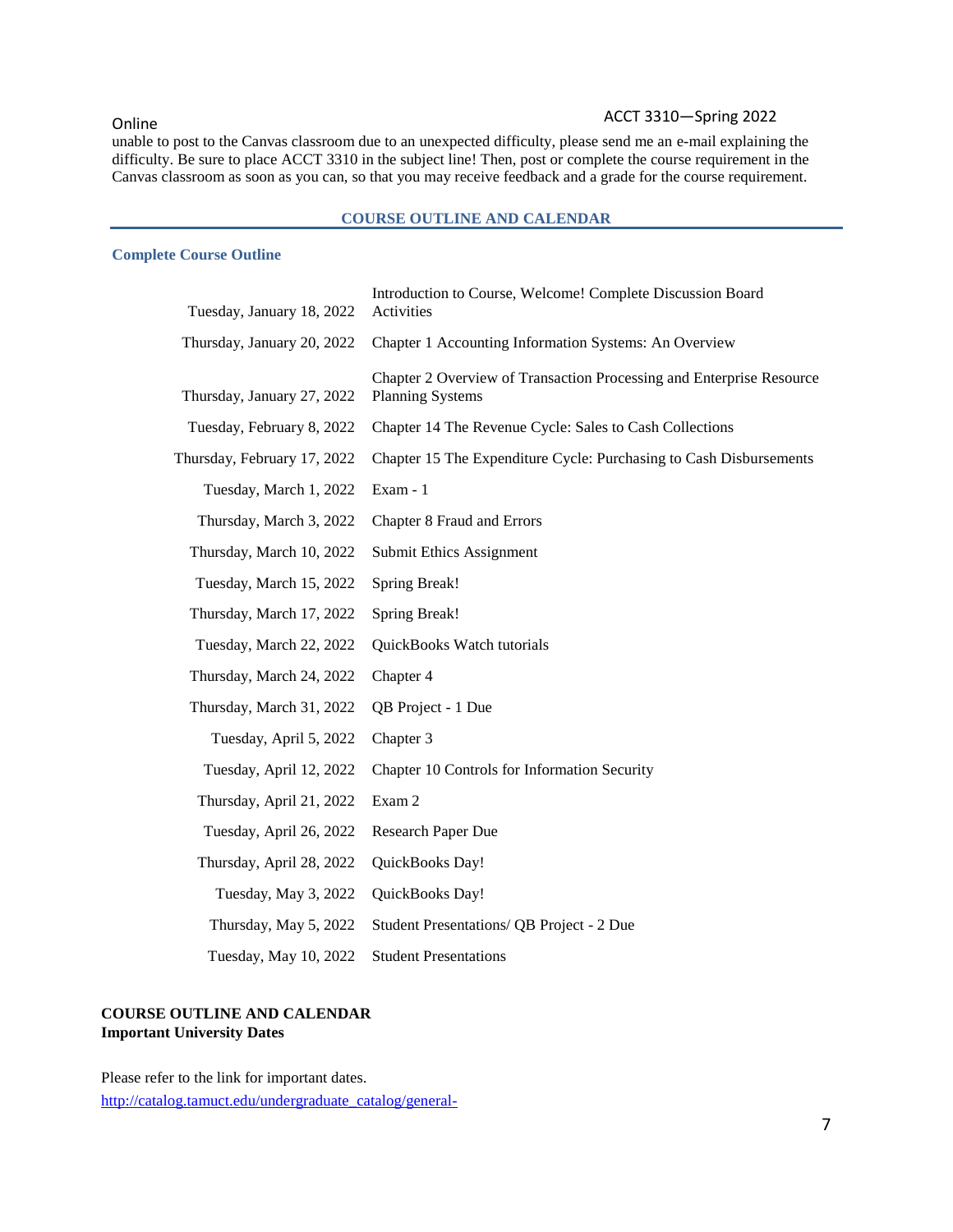Online ACCT 3310-Spring 2022

[information/academic20calendars20and20final20exam20schedule/](http://catalog.tamuct.edu/undergraduate_catalog/general-information/academic20calendars20and20final20exam20schedule/)

| January 17,<br>2022  | Martin Luther King, Jr Day (University Closed)                                                                    |
|----------------------|-------------------------------------------------------------------------------------------------------------------|
| January 18,<br>2022  | Add, Drop and Late Registration Begins for 16- and First 8-Week Classes \$25 Fee assessed for<br>late registrants |
| January 18,<br>2022  | <b>Classes Begin for Spring Semester</b>                                                                          |
| January 20,<br>2022  | Deadline for Add, Drop, and Late Registration for 16- and First 8-Week Classes                                    |
| January 25,<br>2022  | Deadline to Drop First 8-Week Classes with No Record                                                              |
| February 1,<br>2022  | Deadline for Teacher Education Program Applications                                                               |
| February 2,<br>2022  | Deadline to Drop 16-Week Classes with No Record                                                                   |
| February 25,<br>2022 | Deadline to Drop First 8-Week Classes with a Quit (Q) or Withdraw (W)                                             |
| March 11, 2022       | Classes end for 1st 8-Weeks Session                                                                               |
| March 15, 2022       | Deadline for Clinical Teaching/Practicum Applications                                                             |
| March 15, 2022       | Deadline for Faculty Submission of First 8-Week Final Class Grades (due by 3pm)                                   |
| March 14-18,<br>2022 | Spring Break (No Classes - Administrative Offices Open)                                                           |
| March 21, 2022       | Class Schedule Published for Summer Semester                                                                      |
| March 21, 2022       | Add, Drop, and Late Registration Begins for Second 8-Week Classes \$25 Fee assessed for late<br>registrants       |
| March 21, 2022       | Classes Begin for Second 8-Week Session                                                                           |
| March 23, 2022       | Deadline for Add, Drop, and Late Registration for Second 8-Week Classes                                           |
| March 25, 2022       | Deadline for Spring Graduation Application for Ceremony Participation                                             |
| March 28, 2022       | Deadline to Drop Second 8-Week Classes with No Record                                                             |
| April 1, 2022        | Deadline for GRE/GMAT Scores to Graduate School Office                                                            |
| April 1, 2022        | Deadline for School Counselor Program Applications                                                                |
| April 4, 2022        | <b>Registration Opens for Summer Semester</b>                                                                     |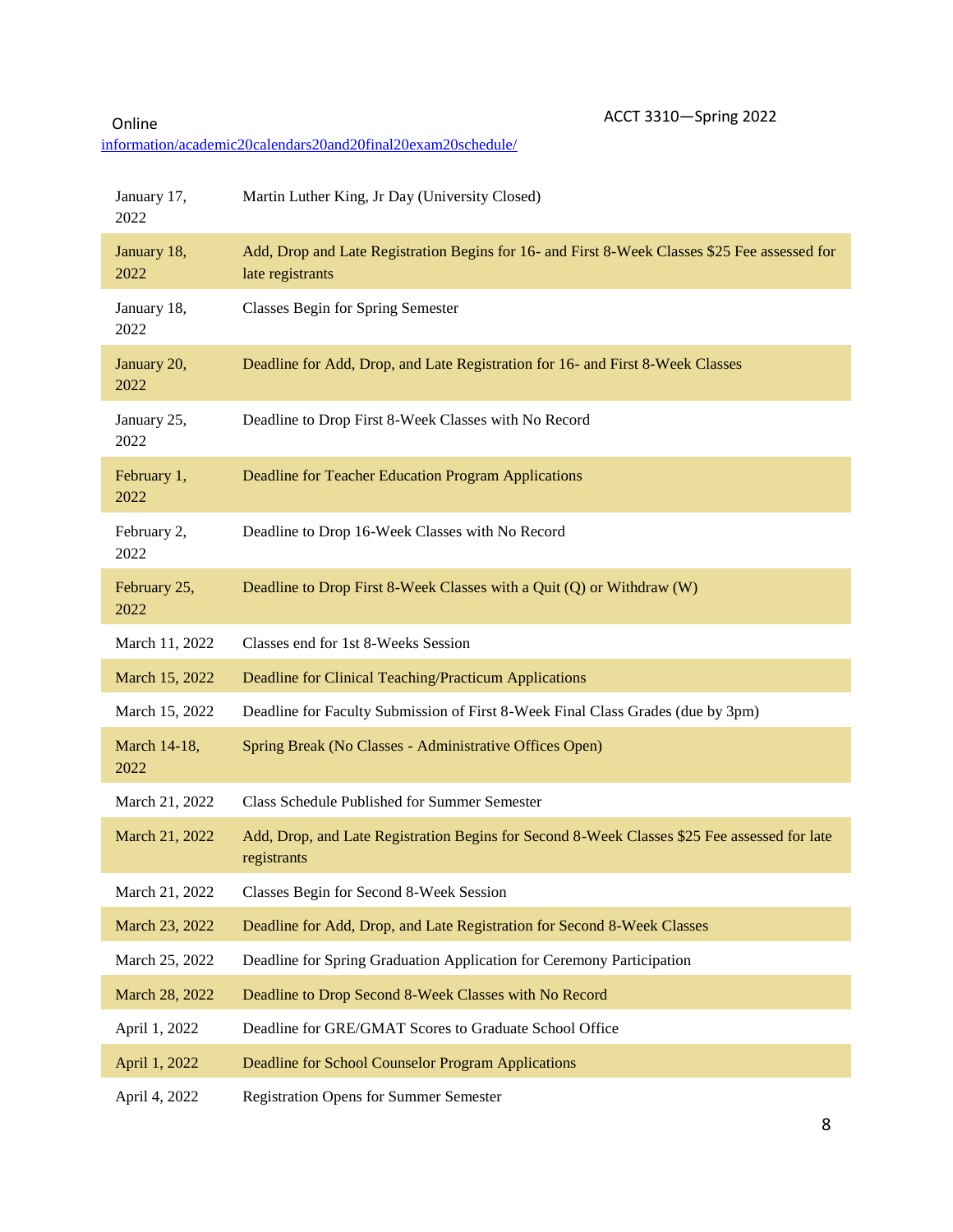| Online         | ACCT 3310-Spring 2022                                                                                                          |
|----------------|--------------------------------------------------------------------------------------------------------------------------------|
| April 8, 2022  | Deadline to Drop 16-Week Classes with a Quit $(Q)$ or Withdraw $(W)$                                                           |
| April 16, 2022 | Deadline for Final Committee-Edited Theses with Committee Approval Signatures for Spring<br>Semester to Graduate School Office |
| April 29, 2022 | Deadline to drop Second 8-week Classes with a Quit $(Q)$ or Withdraw $(W)$ .                                                   |
| May 13, 2022   | Deadline to Withdraw from the University for 16- and Second 8-Week Classes                                                     |
| May 13, 2022   | <b>Spring Semester Ends</b>                                                                                                    |

#### **Technology Requirements**

This course will use the A&M-Central Texas Instructure Canvas learning management system. **We strongly recommend the latest versions of Chrome or Firefox browsers. Canvas no longer supports any version of Internet Explorer.**

Logon to A&M-Central Texas Canvas [https://tamuct.instructure.com/] or access Canvas through the TAMUCT Online link in myCT [https://tamuct.onecampus.com/]. You will log in through our Microsoft portal.

Username: Your MyCT email address. Password: Your MyCT password

#### **Canvas Support**

Use the Canvas Help link, located at the bottom of the left-hand menu, for issues with Canvas. You can select "Chat with Canvas Support," submit a support request through "Report a Problem," or call the Canvas support line: 1-844-757-0953.

For issues related to course content and requirements, contact your instructor.

### **Online Proctored Testing**

A&M-Central Texas uses Proctorio for online identity verification and proctored testing. This service is provided at no direct cost to students. If the course requires identity verification or proctored testing, the technology requirements are: Any computer meeting the minimum computing requirements, plus web camera, speaker, and microphone (or headset). Proctorio also requires the Chrome web browser with their custom plug in.

### **Other Technology Support**

For log-in problems, students should contact Help Desk Central, 24 hours a day, 7 days a week

Email: [helpdesk@tamu.edu](mailto:helpdesk@tamu.edu) Phone: (254) 519-5466 [Web Chat:](http://hdc.tamu.edu/) [http://hdc.tamu.edu] *Please let the support technician know you are an A&M-Central Texas student.*

### **UNIVERSITY RESOURCES, PROCEDURES, AND GUIDELINES**

#### **Drop Policy**

If you discover that you need to drop this class, you must complete the [Drop Request](https://dynamicforms.ngwebsolutions.com/casAuthentication.ashx?InstID=eaed95b9-f2be-45f3-a37d-46928168bc10&targetUrl=https%3A%2F%2Fdynamicforms.ngwebsolutions.com%2FSubmit%2FForm%2FStart%2F53b8369e-0502-4f36-be43-f02a4202f612) Dynamic Form through Warrior Web.

[https://dynamicforms.ngwebsolutions.com/casAuthentication.ashx?InstID=eaed95b9-f2be-45f3-a37d-

46928168bc10&targetUrl=https%3A%2F%2Fdynamicforms.ngwebsolutions.com%2FSubmit%2FForm%2FStart%2F5 3b8369e-0502-4f36-be43-f02a4202f612].

Faculty cannot drop students; this is always the responsibility of the student. The Registrar's Office will provide a deadline on the Academic Calendar for which the form must be completed. Once you submit the completed form to the Registrar's Office, you must go into Warrior Web and confirm that you are no longer enrolled. If you still show as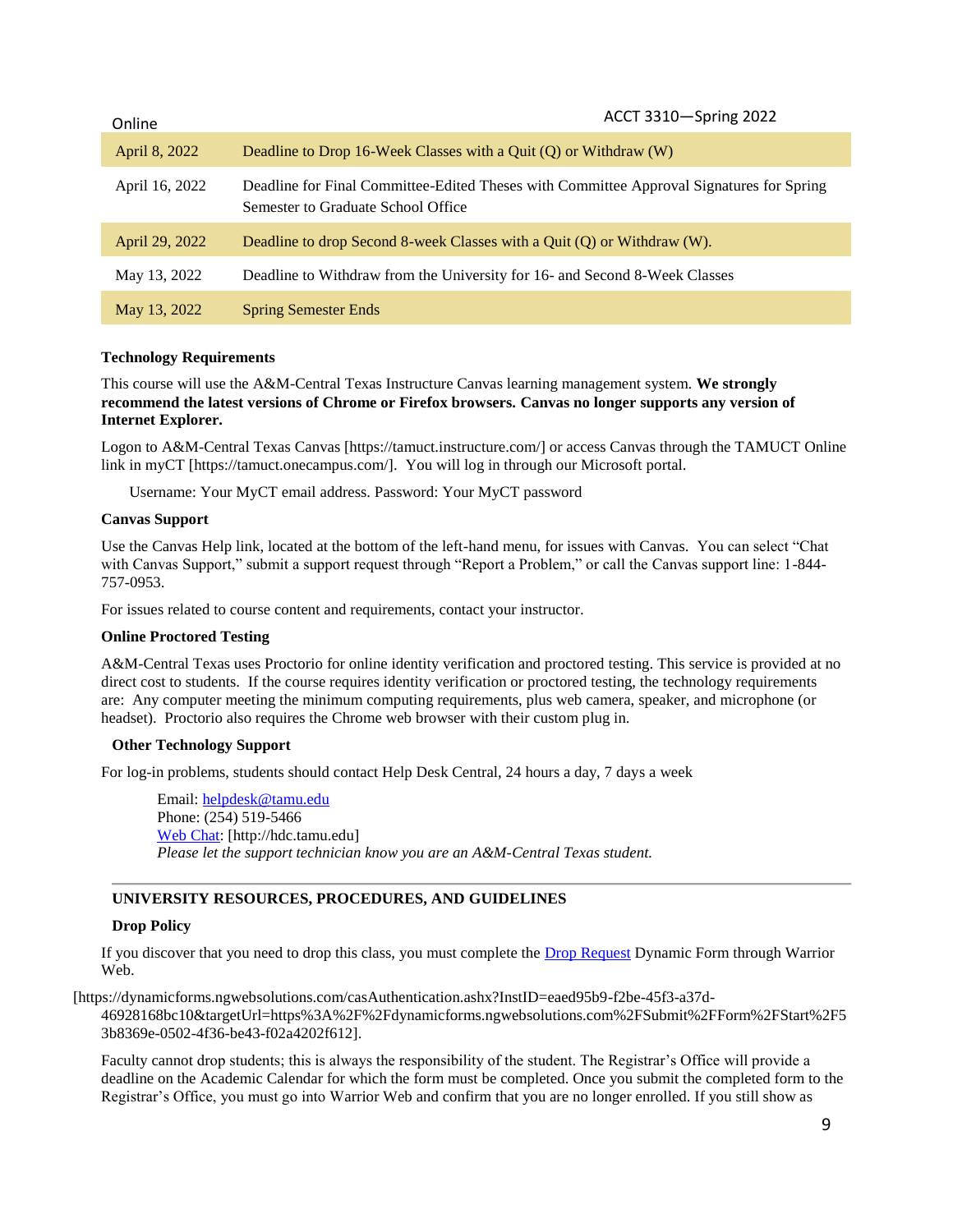# Online ACCT 3310—Spring 2022

enrolled, FOLLOW-UP with the Registrar's Office immediately. You are to attend class until the procedure is complete to avoid penalty for absence. Should you miss the drop deadline or fail to follow the procedure, you will receive an F in the course, which may affect your financial aid and/or VA educational benefits.

#### **Academic Integrity**

Texas A&M University-Central Texas values the integrity of the academic enterprise and strives for the highest standards of academic conduct. A&M-Central Texas expects its students, faculty, and staff to support the adherence to high standards of personal and scholarly conduct to preserve the honor and integrity of the creative community. Any deviation by students from this expectation may result in a failing grade for the assignment and potentially a failing grade for the course. All academic misconduct concerns will be referred to the Office of Student Conduct. When in doubt on collaboration, citation, or any issue, please contact your instructor before taking a course of action.

For more [information](https://nam04.safelinks.protection.outlook.com/?url=https%3A%2F%2Fwww.tamuct.edu%2Fstudent-affairs%2Fstudent-conduct.html&data=04%7C01%7Clisa.bunkowski%40tamuct.edu%7Ccfb6e486f24745f53e1a08d910055cb2%7C9eed4e3000f744849ff193ad8005acec%7C0%7C0%7C637558437485252160%7CUnknown%7CTWFpbGZsb3d8eyJWIjoiMC4wLjAwMDAiLCJQIjoiV2luMzIiLCJBTiI6Ik1haWwiLCJXVCI6Mn0%3D%7C1000&sdata=yjftDEVHvLX%2FhM%2FcFU0B99krV1RgEWR%2BJ%2BhvtoR6TYk%3D&reserved=0) regarding the Student Conduct process, [https://www.tamuct.edu/student-affairs/studentconduct.html].

If you know of potential honor violations by other students, you may [submit](https://nam04.safelinks.protection.outlook.com/?url=https%3A%2F%2Fcm.maxient.com%2Freportingform.php%3FTAMUCentralTexas%26layout_id%3D0&data=04%7C01%7Clisa.bunkowski%40tamuct.edu%7Ccfb6e486f24745f53e1a08d910055cb2%7C9eed4e3000f744849ff193ad8005acec%7C0%7C0%7C637558437485262157%7CUnknown%7CTWFpbGZsb3d8eyJWIjoiMC4wLjAwMDAiLCJQIjoiV2luMzIiLCJBTiI6Ik1haWwiLCJXVCI6Mn0%3D%7C1000&sdata=CXGkOa6uPDPX1IMZ87z3aZDq2n91xfHKu4MMS43Ejjk%3D&reserved=0) a report, [https://cm.maxient.com/reportingform.php?TAMUCentralTexas&layout\_id=0].

#### **Academic Accommodations**

At Texas A&M University-Central Texas, we value an inclusive learning environment where every student has an equal chance to succeed and has the right to a barrier-free education. The Warrior Center for Student Success, Equity and Inclusion is responsible for ensuring that students with a disability receive equal access to the university's programs, services and activities. If you believe you have a disability requiring reasonable accommodations, please contact the Office of Access and Inclusion, WH-212; or call (254) 501-5836. Any information you provide is private and confidential and will be treated as such.

For more information, please visit our  $\Delta c \cos \&$  Inclusion Canvas page (log-in required) [https://tamuct.instructure.com/courses/717]

### **Important information for Pregnant and/or Parenting Students**

Texas A&M University-Central Texas supports students who are pregnant and/or parenting. In accordance with requirements of Title IX and related guidance from US Department of Education's Office of Civil Rights, the Dean of Student Affairs' Office can assist students who are pregnant and/or parenting in seeking accommodations related to pregnancy and/or parenting. Students should seek out assistance as early in the pregnancy as possible. For more information, please visit [Student Affairs](https://www.tamuct.edu/student-affairs/pregnant-and-parenting-students.html) [https://www.tamuct.edu/student-affairs/pregnant-and-parentingstudents.html]. Students may also contact the institution's Title IX Coordinator. If you would like to read more about these [requirements and guidelines](http://www2.ed.gov/about/offices/list/ocr/docs/pregnancy.pdf) online, please visit the website [http://www2.ed.gov/about/offices/list/ocr/docs/pregnancy.pdf].

Title IX of the Education Amendments Act of 1972 prohibits discrimination on the basis of sex and gender–including pregnancy, parenting, and all related conditions. A&M-Central Texas is able to provide flexible and individualized reasonable accommodation to pregnant and parenting students. All pregnant and parenting students should contact the Associate Dean in the Division of Student Affairs at (254) 501-5909 to seek out assistance. Students may also contact the University's Title IX Coordinator.

### **Tutoring**

Tutoring is available to all A&M-Central Texas students, both virtually and in-person. Student success coaching is available online upon request.

If you have a question, are interested in becoming a tutor, or in need of success coaching contact the Warrior Center for Student Success, Equity and Inclusion at (254) 501-5836, visit the Warrior Center at 212 Warrior Hall, or by emailing [WarriorCenter@tamuct.edu.](mailto:WarriorCenter@tamuct.edu)

To schedule tutoring sessions and view tutor availability, please visit **Tutor [Matching](https://tutormatchingservice.com/TAMUCT)** [Services](https://tutormatchingservice.com/TAMUCT) [https://tutormatchingservice.com/TAMUCT] or visit the Tutoring Center in 111 Warrior Hall.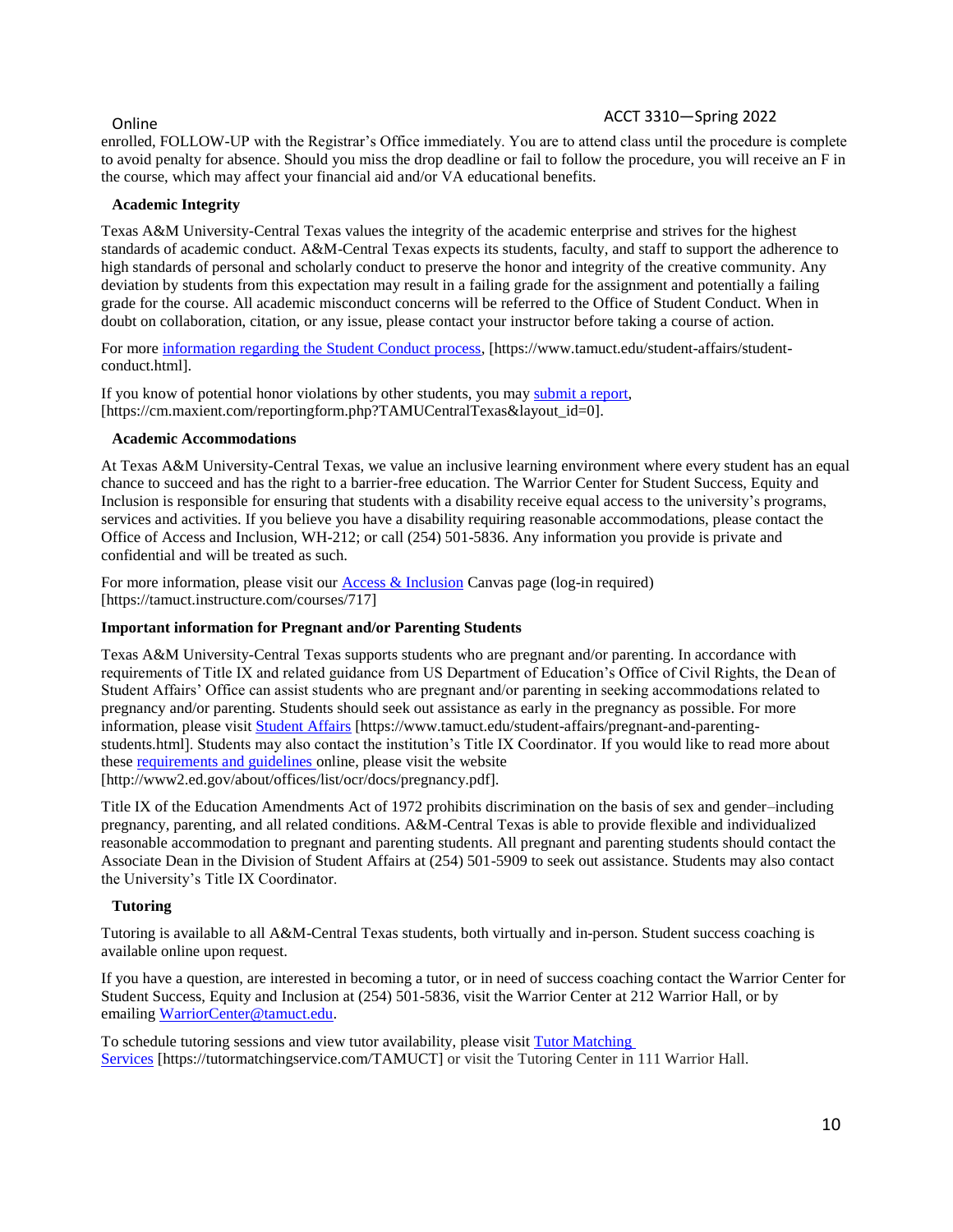# Online ACCT 3310—Spring 2022

Chat live with a remote tutor 24/7 for almost any subject from on your computer! Tutor.com is an online tutoring platform that enables A&M-Central Texas students to log in and receive online tutoring support at no additional cost. This tool provides tutoring in over 40 subject areas except writing support. Access Tutor.com through Canvas.

#### **University Writing Center**

University Writing Center: Located in Warrior Hall 416, the University Writing Center (UWC) at Texas A&M University–Central Texas (A&M–Central Texas) is a free service open to all A&M–Central Texas students. For the Spring 2022 semester, the hours of operation are from 10:00 a.m.-5:00 p.m. Monday thru Thursday in Warrior Hall 416 (with online tutoring available every hour as well) with satellite hours available online only Monday thru Thursday from 6:00-9:00 p.m. and Saturday 12:00-3:00 p.m.

Tutors are prepared to help writers of all levels and abilities at any stage of the writing process. While tutors will not write, edit, or grade papers, they will assist students in developing more effective composing practices. By providing a practice audience for students' ideas and writing, our tutors highlight the ways in which they read and interpret students' texts, offering guidance and support throughout the various stages of the writing process. In addition, students may work independently in the UWC by checking out a laptop that runs the Microsoft Office suite and connects to WIFI, or by consulting our resources on writing, including all of the relevant style guides. Whether you need help brainstorming ideas, organizing an essay, proofreading, understanding proper citation practices, or just want a quiet place to work, the UWC is here to help!

Students may arrange a one-to-one session with a trained and experienced writing tutor by making an appointment via [WCOnline](https://tamuct.mywconline.com/) [https://tamuct.mywconline.com/]. In addition, you can email Dr. Bruce Bowles Jr. at bruce.bowles@tamuct.edu if you have any questions about the UWC, need any assistance with scheduling, or would like to schedule a recurring appointment with your favorite tutor by making an appointment via [WCOnline](https://tamuct.mywconline.com/) [https://tamuct.mywconline.com/]. In addition, you can email Dr. Bruce Bowles Jr. at bruce.bowles@tamuct.edu if you have any questions about the UWC, need any assistance with scheduling, or would like to schedule a recurring appointment with your favorite tutor.

#### **University Library**

The University Library provides many services in support of research across campus and at a distance. We offer over 200 electronic databases containing approximately 400,000 eBooks and 82,000 journals, in addition to the 96,000 items in our print collection, which can be mailed to students who live more than 50 miles from campus. Research guides for each subject taught at A&M-Central Texas are available through our website to help students navigate these resources. On campus, the library offers technology including cameras, laptops, microphones, webcams, and digital sound recorders.

Research assistance from a librarian is also available 24 hours a day through our online chat service, and at the reference desk when the library is open. Research sessions can be scheduled for more comprehensive assistance, and may take place virtually through WebEx, Microsoft Teams or in-person at the library. Schedule an [appointment](https://nam04.safelinks.protection.outlook.com/?url=https%3A%2F%2Ftamuct.libcal.com%2Fappointments%2F%3Fg%3D6956&data=04%7C01%7Clisa.bunkowski%40tamuct.edu%7Cde2c07d9f5804f09518008d9ab7ba6ff%7C9eed4e3000f744849ff193ad8005acec%7C0%7C0%7C637729369835011558%7CUnknown%7CTWFpbGZsb3d8eyJWIjoiMC4wLjAwMDAiLCJQIjoiV2luMzIiLCJBTiI6Ik1haWwiLCJXVCI6Mn0%3D%7C3000&sdata=KhtjgRSAw9aq%2FoBsB6wyu8b7PSuGN5EGPypzr3Ty2No%3D&reserved=0) [here](https://nam04.safelinks.protection.outlook.com/?url=https%3A%2F%2Ftamuct.libcal.com%2Fappointments%2F%3Fg%3D6956&data=04%7C01%7Clisa.bunkowski%40tamuct.edu%7Cde2c07d9f5804f09518008d9ab7ba6ff%7C9eed4e3000f744849ff193ad8005acec%7C0%7C0%7C637729369835011558%7CUnknown%7CTWFpbGZsb3d8eyJWIjoiMC4wLjAwMDAiLCJQIjoiV2luMzIiLCJBTiI6Ik1haWwiLCJXVCI6Mn0%3D%7C3000&sdata=KhtjgRSAw9aq%2FoBsB6wyu8b7PSuGN5EGPypzr3Ty2No%3D&reserved=0) [https://tamuct.libcal.com/appointments/?g=6956]. Assistance may cover many topics, including how to find articles in peer-reviewed journals, how to cite resources, and how to piece together research for written assignments.

Our 27,000-square-foot facility on the A&M-Central Texas main campus includes student lounges, private study rooms, group work spaces, computer labs, family areas suitable for all ages, and many other features. Services such as interlibrary loan, TexShare, binding, and laminating are available. The library frequently offers workshops, tours, readings, and other events. For more information, please visit our *Library* [website](https://nam04.safelinks.protection.outlook.com/?url=https%3A%2F%2Ftamuct.libguides.com%2Findex&data=04%7C01%7Clisa.bunkowski%40tamuct.edu%7C7d8489e8839a4915335f08d916f067f2%7C9eed4e3000f744849ff193ad8005acec%7C0%7C0%7C637566044056484222%7CUnknown%7CTWFpbGZsb3d8eyJWIjoiMC4wLjAwMDAiLCJQIjoiV2luMzIiLCJBTiI6Ik1haWwiLCJXVCI6Mn0%3D%7C1000&sdata=2R755V6rcIyedGrd4Os5rkgn1PvhHKU3kUV1vBKiHFo%3D&reserved=0) [http://tamuct.libguides.com/index].

### **OPTIONAL POLICY STATEMENTS**

#### **A Note about Sexual Violence at A&M-Central Texas**

Sexual violence is a serious safety, social justice, and public health issue. The university offers support for anyone struggling with these issues. University faculty are mandated reporters, so if someone discloses that they were sexually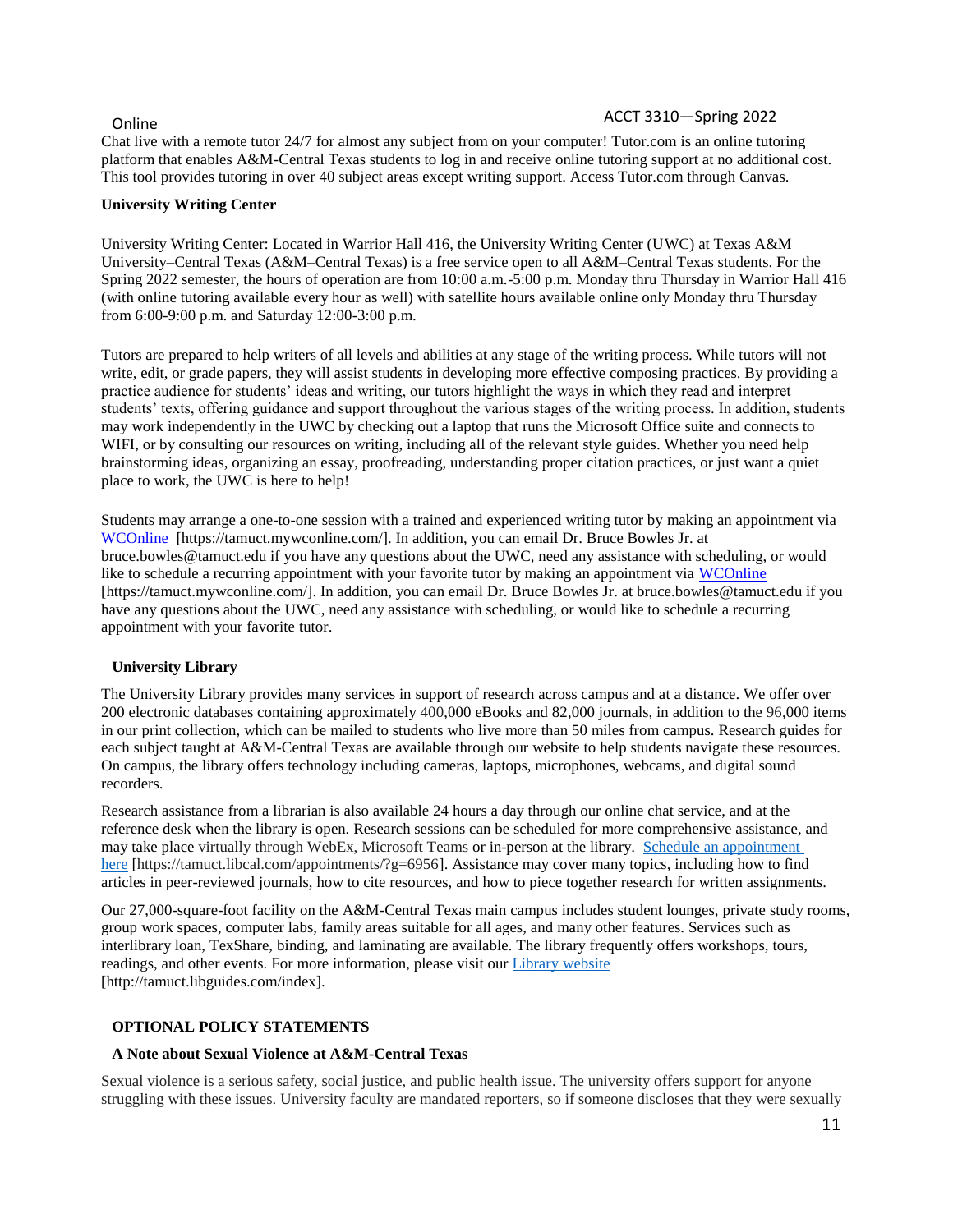# Online ACCT 3310—Spring 2022

assaulted (or a victim of Domestic/Dating Violence or Stalking) while a student at TAMUCT, faculty members are required to inform the Title IX Office. If you want to discuss any of these issues confidentially, you can do so through Student Wellness and Counseling (254-501-5955) located on the second floor of Warrior Hall (207L).

Sexual violence can occur on our campus because predators often feel emboldened, and victims often feel silenced or shamed. It is incumbent on ALL of us to find ways to actively create environments that tell predators we don't agree with their behaviors and tell survivors we will support them. Your actions matter. Don't be a bystander; be an agent of change. For additional information on campus policy and resources visit th[e Title IX webpage](https://www.tamuct.edu/compliance/titleix.html) [\[https://www.tamuct.edu/compliance/titleix.html\]](https://www.tamuct.edu/compliance/titleix.html).

#### **Behavioral Intervention**

Texas A&M University-Central Texas cares about the safety, health, and well-being of its students, faculty, staff, and community. If you are aware of individuals for whom you have a concern, please make a referral to the Behavioral Intervention Team. Referring your concern shows you care. You can complete the [referral](https://cm.maxient.com/reportingform.php?TAMUCentralTexas&layout_id=2) online [https://cm.maxient.com/reportingform.php?TAMUCentralTexas&layout\_id=2].

Anonymous referrals are accepted. Please see the **Behavioral Intervention Team** website for more information [https://www.tamuct.edu/bit]. If a person's behavior poses an imminent threat to you or another, contact 911 or A&M-Central Texas University Police at 254-501-5805.

#### **Copyright Notice**

Students should assume that all course material is copyrighted by the respective author(s). Reproduction of course material is prohibited without consent by the author and/or course instructor. Violation of copyright is against the law and Texas A&M University-Central Texas' Code of Academic Honesty. All alleged violations will be reported to the Office of Student Conduct.

 Copyright. (2022) by Ankita Singhvi at Texas A&M University-Central Texas, College of Business Administration; 1001 Leadership Place, Killeen, TX 76549; 254.501.5933; Fax 254.501.5825; a.singhvi@tamuct.edu

### **INSTRUCTOR POLICIES**

Professional level writing and communication are critical skills in the business world. This standard should be displayed in all assignments for this class. All communications, both to the Professor and student colleagues should be kept professional, including Discussion Board postings and email correspondence. For written assignments, all work should be proofread, free of grammatical errors, include proper citations, and be by American Psychological Association (APA) standards.

**NOTE #1:** Requests for Incomplete Grades- Incompletes will only be given in emergency or other extreme circumstances. The professor must approve any request for an incomplete grade in this course before the last week of classes. Where possible, requests should be submitted in written form and must include an address and telephone number where you may be contacted throughout the following semester. For a request for an incomplete grade to be considered, at least two-thirds of the coursework must be completed. Finally, approval of an incomplete is up to the department chair.

**NOTE #2:** Questions concerning one's grade on a particular task (e.g., discussions, case) This should be resolved within one week after receiving the graded material. There will not be reviewing of previously graded material at the end of the semester.

**NOTE #3**: Late Submissions/Resubmissions - Make sure to plan your time wisely and avoid last minute submissions since no late assignments will be accepted. All assignments must be turned in by the due date unless an extension has been granted. EXTENSIONS ON ASSIGNMENTS WILL BE CONSIDERED ONLY IF THEY ARE REQUESTED AT LEAST 48 HOURS BEFORE THE DUE DATE OF THE ASSIGNMENT UNDER QUESTION. After the fact, extensions will not be granted, so if you are sick and you know you will not be able to take a test or submit an assignment on the set due date, make sure to contact me at least 48